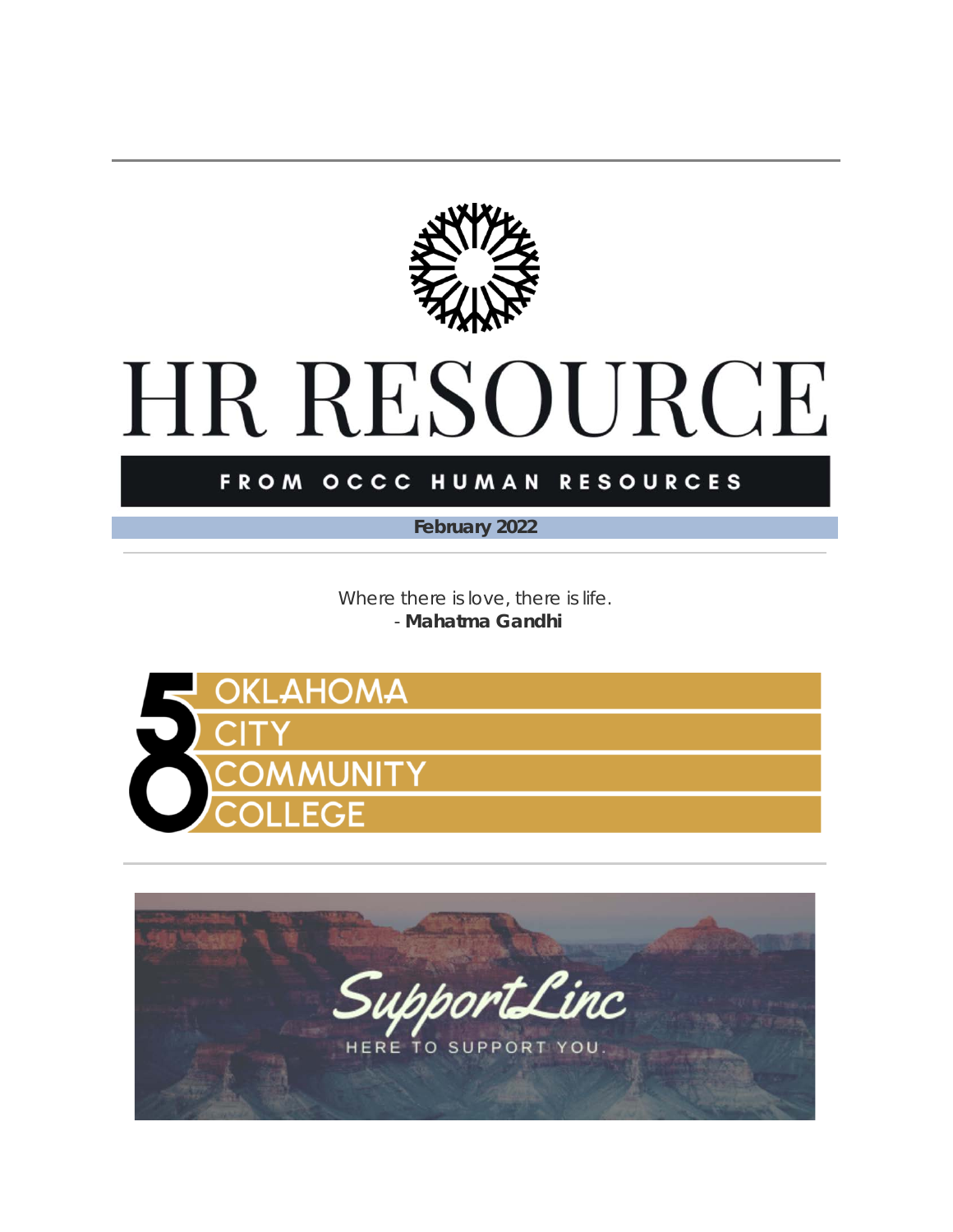#### **6 free, confidential face-to-face sessions or unlimited telephonic counseling - for you and your family!**

Supportlinc@curalinc.com

[www.supportlinc.com](https://t.e2ma.net/click/7uza2sc/3bm47xl/ft7l14pe) 

**Access Code:** occc

1-888-881-5462

## SupportLinc Services

Watch this short SupportLinc [orientation](https://t.e2ma.net/click/7uza2sc/3bm47xl/vl8l14pe) video to learn more about their services.

#### **Counseling**

- Depression, stress, or anxiety
- Relationship problems
- Grief and loss
- Family or parenting issues
- Substance abuse

#### **Work-Life Benefits**

- Legal consultation
- Financial expertise
- Identify theft recovery
- Dependent care referrals
- "Convenience" resources

## **Welcome to OCCC!**

Welcome, new employees! At OCCC, we care about giving our employees everything they need to perform their best.

If you have questions regarding your benefits or anything else, please contact us at [hrrep@occc.edu](mailto:hrrep@occc.edu). We look forward to working with you and

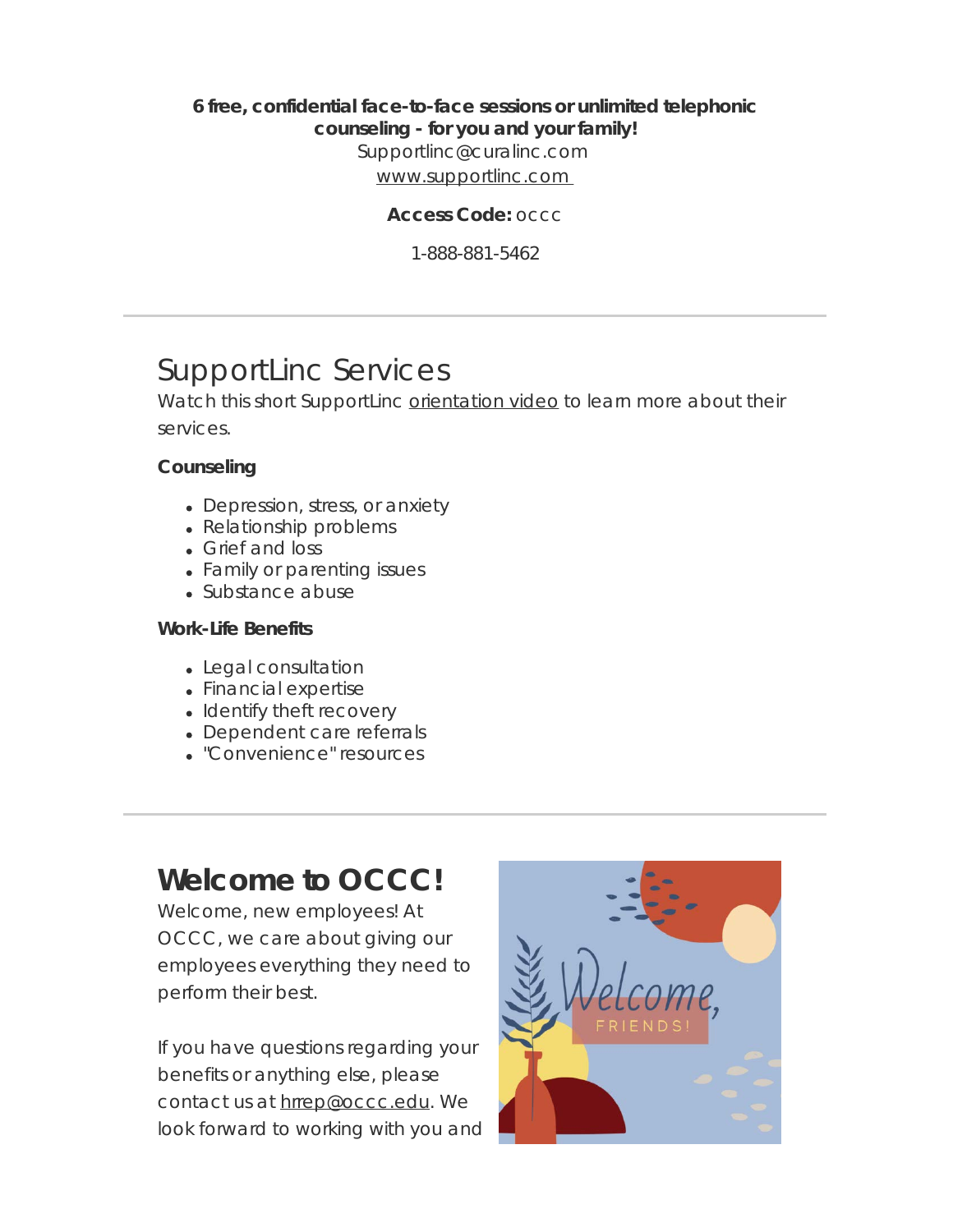seeing you achieve great things!

#### **New Hires**

#### **January**

**Weston Sterling -** Campus Police Officer

**Paul Rose -** Finish/Painting Specialist

**Seth Canfield -** Student Success Advisor 1

**David Price -** Director of Bursar Operations

**Parker Lepley -** Human Resources Specialist

**Rachael Farve -** Student Success Advisor 1

#### **February**

**Wenhong "Winnie" Wu -** Budget/Finance Analyst



## **Meet:** Winnie Wu

Wenhong (Winnie) Wu received both her bachelor's and master's degrees in Accounting from Wayne State University in Detroit, Michigan.

Winnie has extensive experience in accounting, finance, and administration working in industries such as manufacturing, business, higher education, and government. She loves spending time with her family, gardening, playing tennis, and swimming.

**Meet:** Leora Kirby Leora Kirby has joined OCCC as the new Director of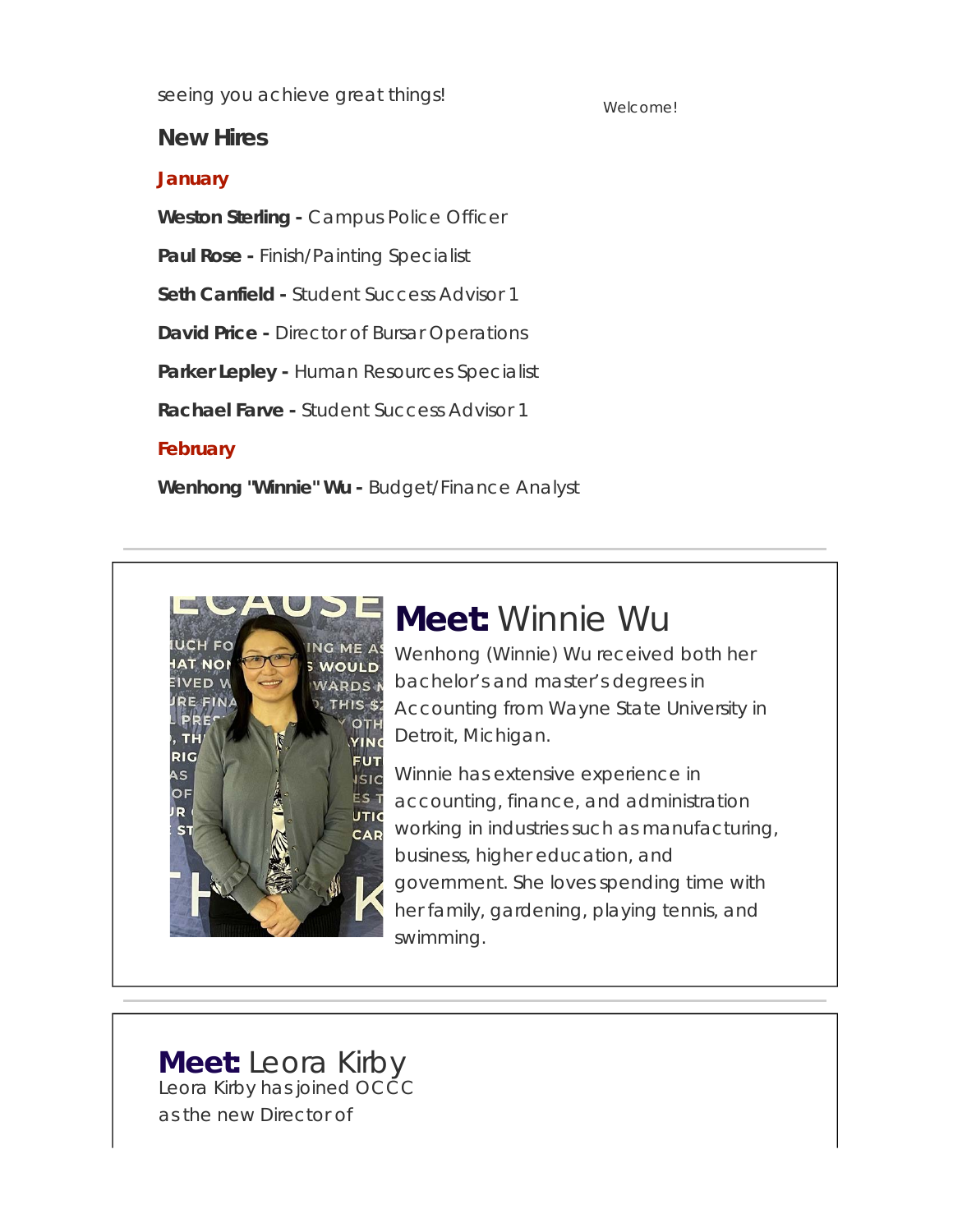Compensation, Benefits & HRIS. In her previous position, Leora served as Senior HR Business Partner for the University of Oklahoma on the Health Sciences Center campus responsible for the OU Physicians Group that recently merged into OU Health. Prior to joining OU, Leora held



executive roles in human resources with national and international companies for over 20 years. Leora is an advanced diver with her favorite place to dive being Bonaire with her master diver husband, Tom.



## **New Employee Orientation**

**New Employee Orientation (NEO)** is held at 8:00 AM on the first day of each pay period in accordance with a new hire's start date. New employees should plan to spend all day (if a supervisor), or part of their first day with the Human Resources department learning about the college, payroll, benefits, safety, and policies.

The following day, there will be an additional **Total Rewards presentation** from 8:00am - 9:30am. This will help new hires better familiarize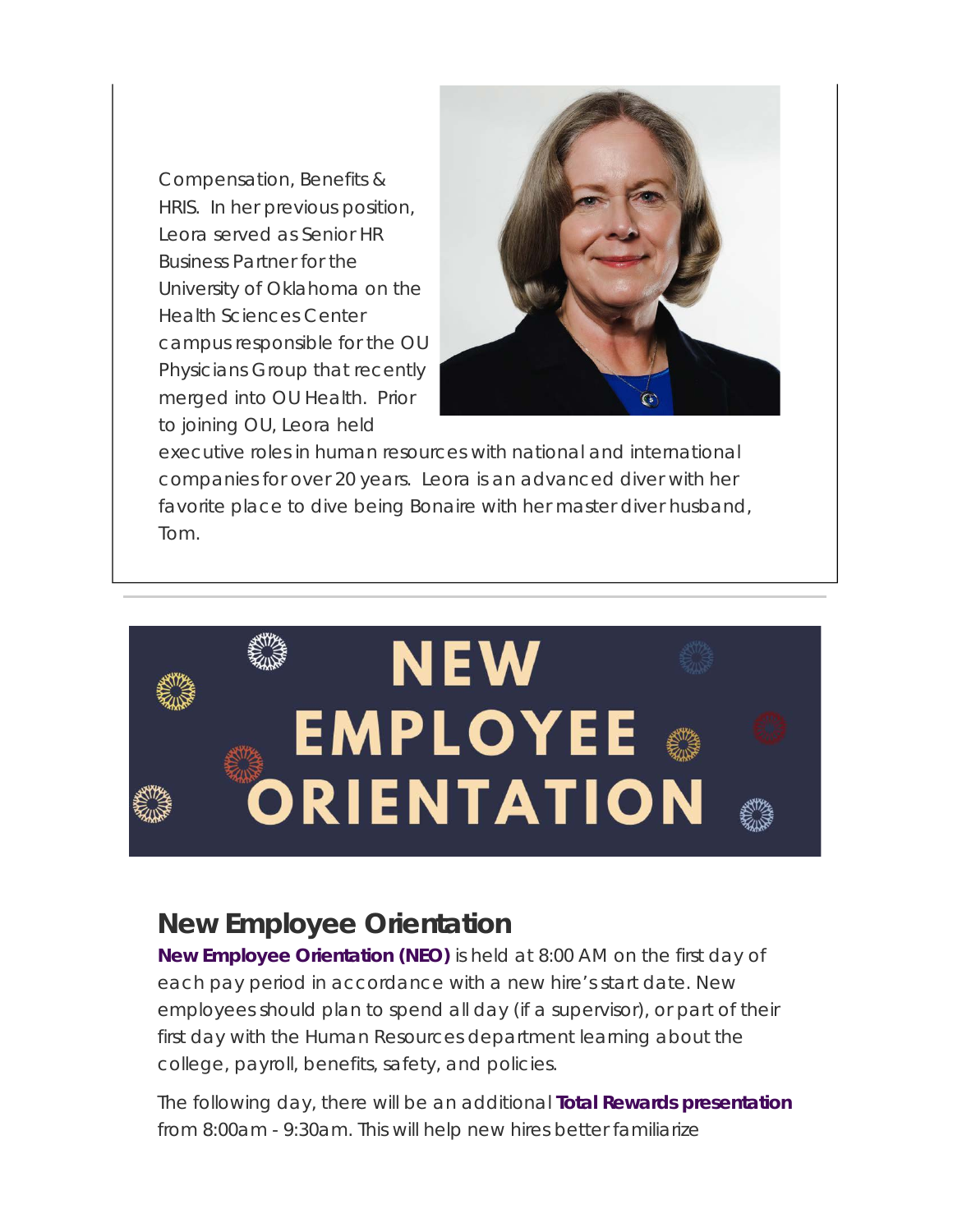themselves with our Total Rewards package and make appropriate selections. If the new hire is also a supervisor, they will attend a **Budgeting and Purchasing training** from 10am - 11am on Zoom.

Supervisors are expected to assign a mentor to new employees on their first day to welcome them and provide departmental orientation. Mentors are invited to lunch with their mentees in the Wheelhouse Cafe!

For more information about NEO or the role of a mentor, check out our webpage.

#### **Upcoming NEO Dates:**

#### **February**

Monday 2/21/22: 8:00am - JMC 131

#### **March**

Monday 3/7/22: 8:00am - JMC 131

Monday 3/21/22: 8:00am - JMC 131

#### **Upcoming Total Rewards & Budgeting and Purchasing Training:**

#### **February**

Tuesday 2/22/22

- **Total Rewards:** 8:00am 9:30am JMC 131
- **Budgeting & Purchasing:** 10am -11am Zoom

#### **March**

#### Tuesday 3/8/22

**Total Rewards:** 8:00am - 9:30am - JMC 131

**Budgeting & Purchasing:** 10am - 11am - Zoom

#### Tuesday 3/22/22

**Total Rewards:** 8:00am - 9:30am - JMC 131

**Budgeting & Purchasing:** 10am -11am - Zoom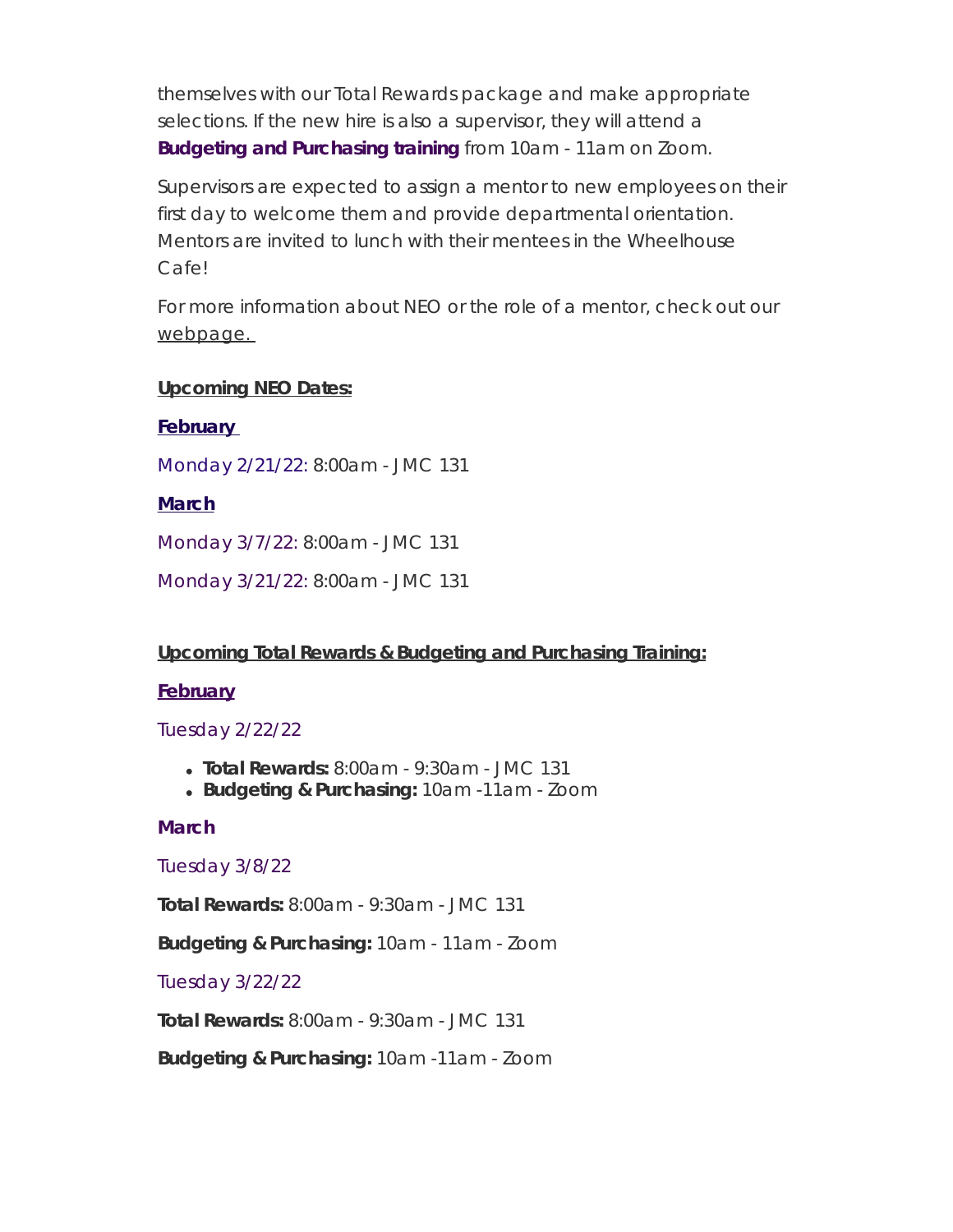

## **Mentor Lunch**

As a part of NEO, new hires and mentors from their department break bread in the Wheelhouse Cafe with HR!

We discuss things like: what we like about OCCC, our why, and more!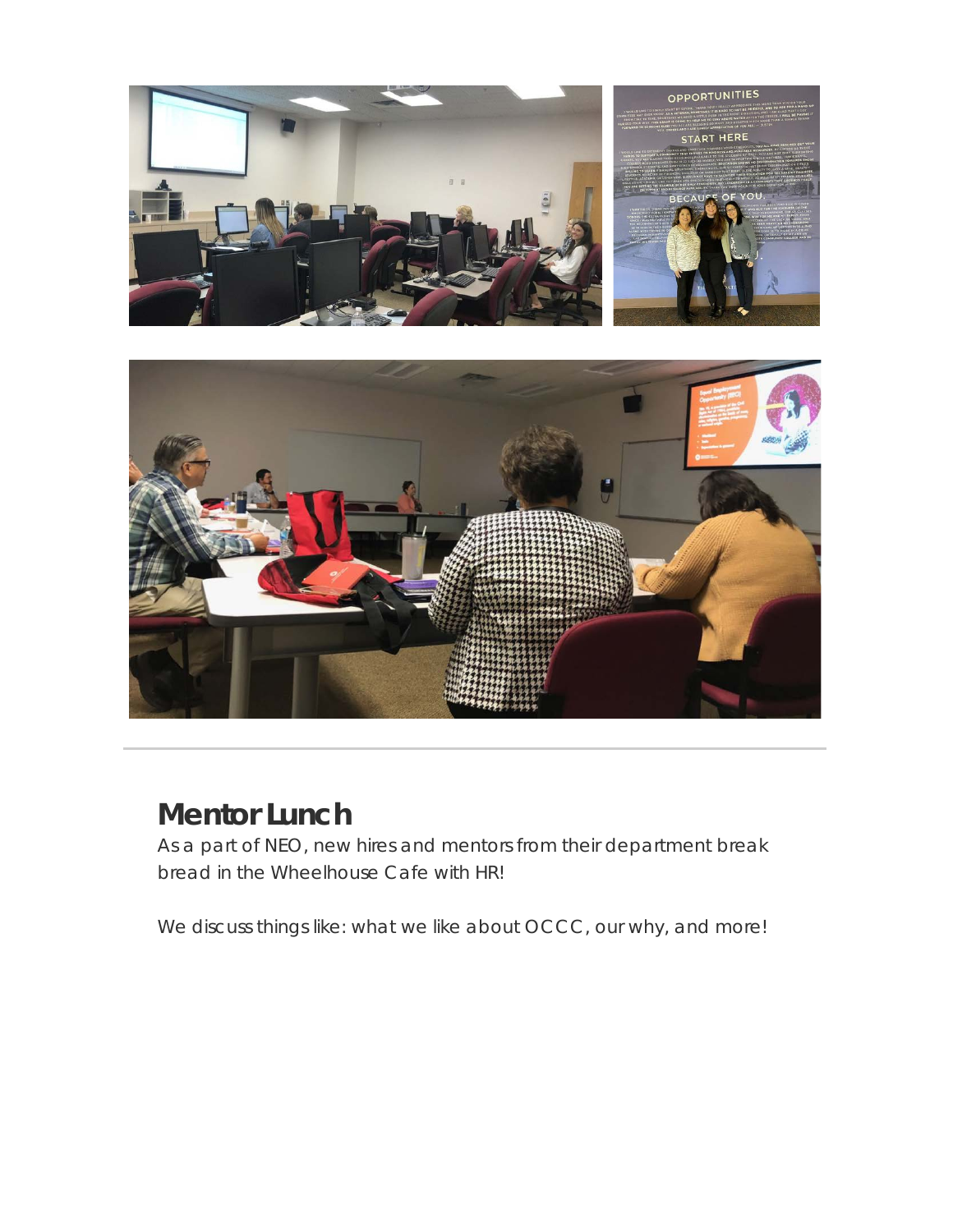

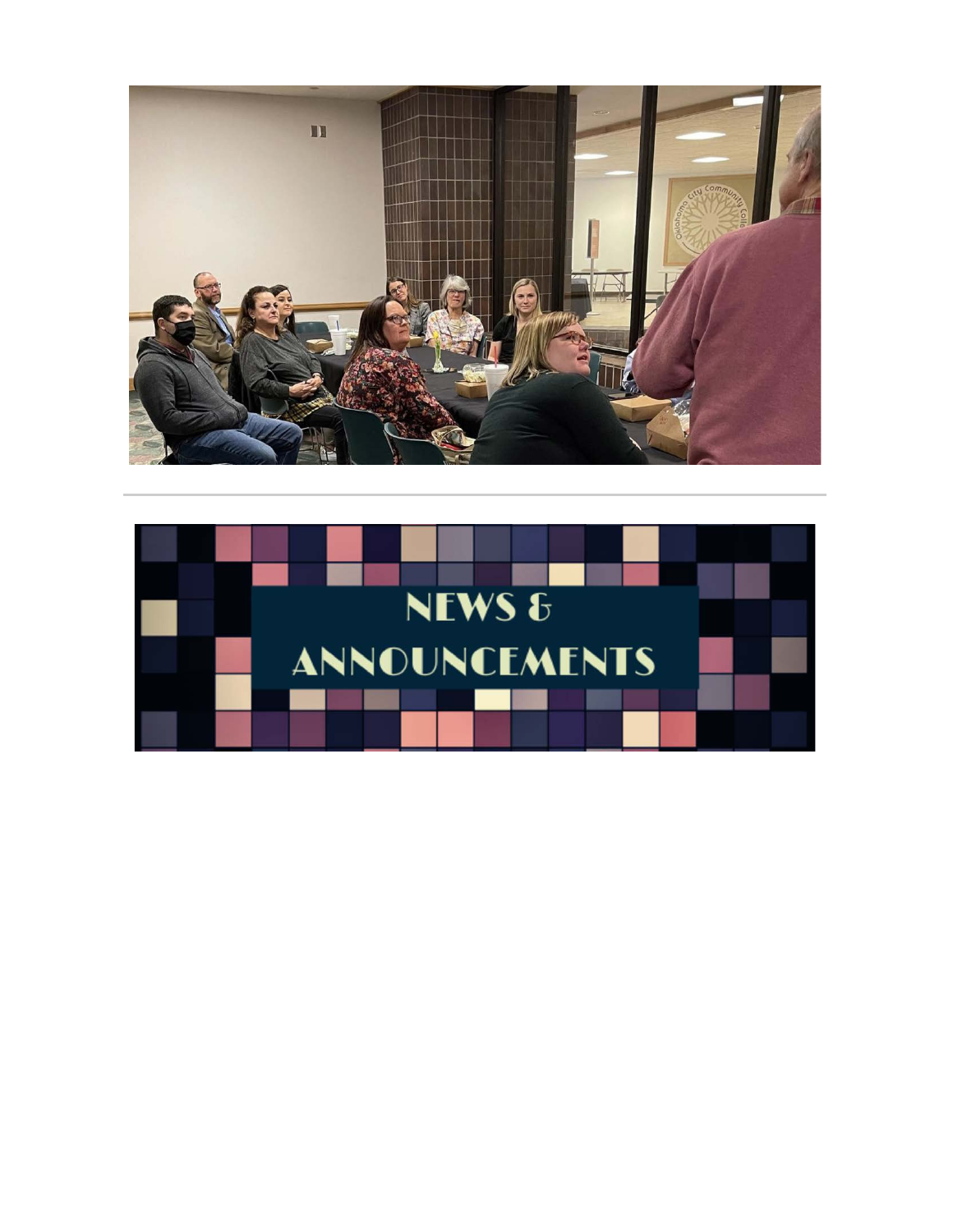

## **Let Your Voice be Heard!**

Black History Month celebrates the rich cultural heritage, triumphs, and adversities that are part of our country's history. Here at OCCC, we would like everyone to participate in displaying what Black History Month means to you.

#### **Present Your Work:**

Submit your idea of what Black History Month means to you. This can be artwork, a poem, video, or any other form of your vision. Prizes will be awarded, and items will be displayed. You have until March 4, 2022 to submit. Items will be displayed in the Bookstore.

This is being jointly sponsored by the Office of Student Life and the Office of Equity & Compliance. Your submissions can be dropped off at the Office Student Life or submitted via email link to: **[Kimberly.M.Rundell@occc.edu](https://t.e2ma.net/click/7uza2sc/3bm47xl/r69l14pe)**

We look forward to this year's celebration!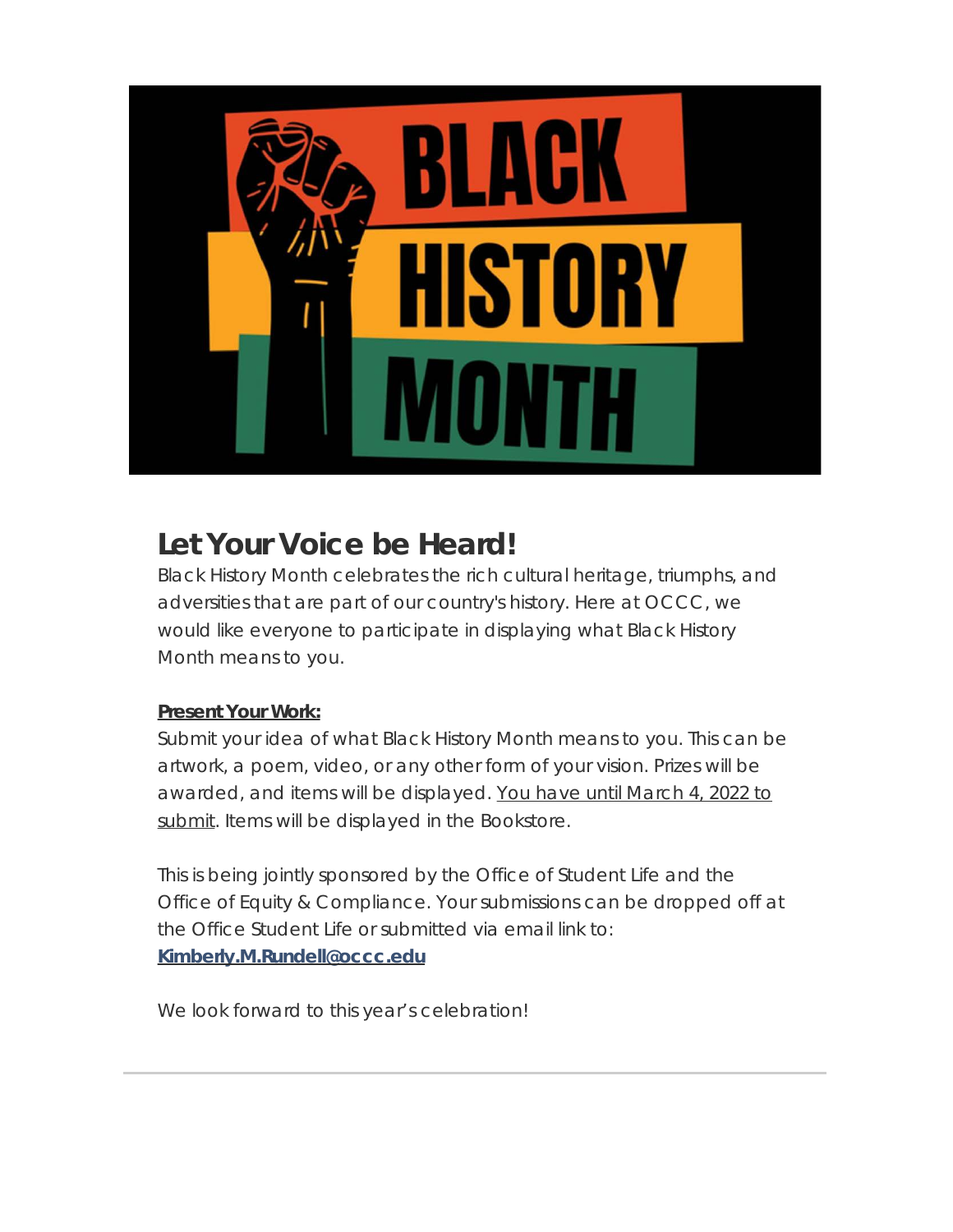## Thank you



## **2022 Employee Awards**

lee

It's time to submit your nominations for OCCC's 2022 Employee Awards. Every year the College honors employees selected from your nominations for their exemplary performance and service via the following awards:

- **The Robert P. Todd Leadership Award,** which recognizes an OCCC employee who has demonstrated outstanding leadership;
- **The Elven Gray Award,** which recognizes an OCCC employee who consistently goes the extra mile, displays a friendly and positive attitude, and exhibits devotion to the College;
- **The Chris Shelley Memorial Award,** which recognizes an OCCC employee primarily working in a student facing role who consistently demonstrates dedication to the wellbeing and academic success of students, care and service to students and coworkers, and inspires others to be their best even in challenging times;
- **The Ray McCullar Award,** which recognizes an employee who strives for improvement and innovation in methods or processes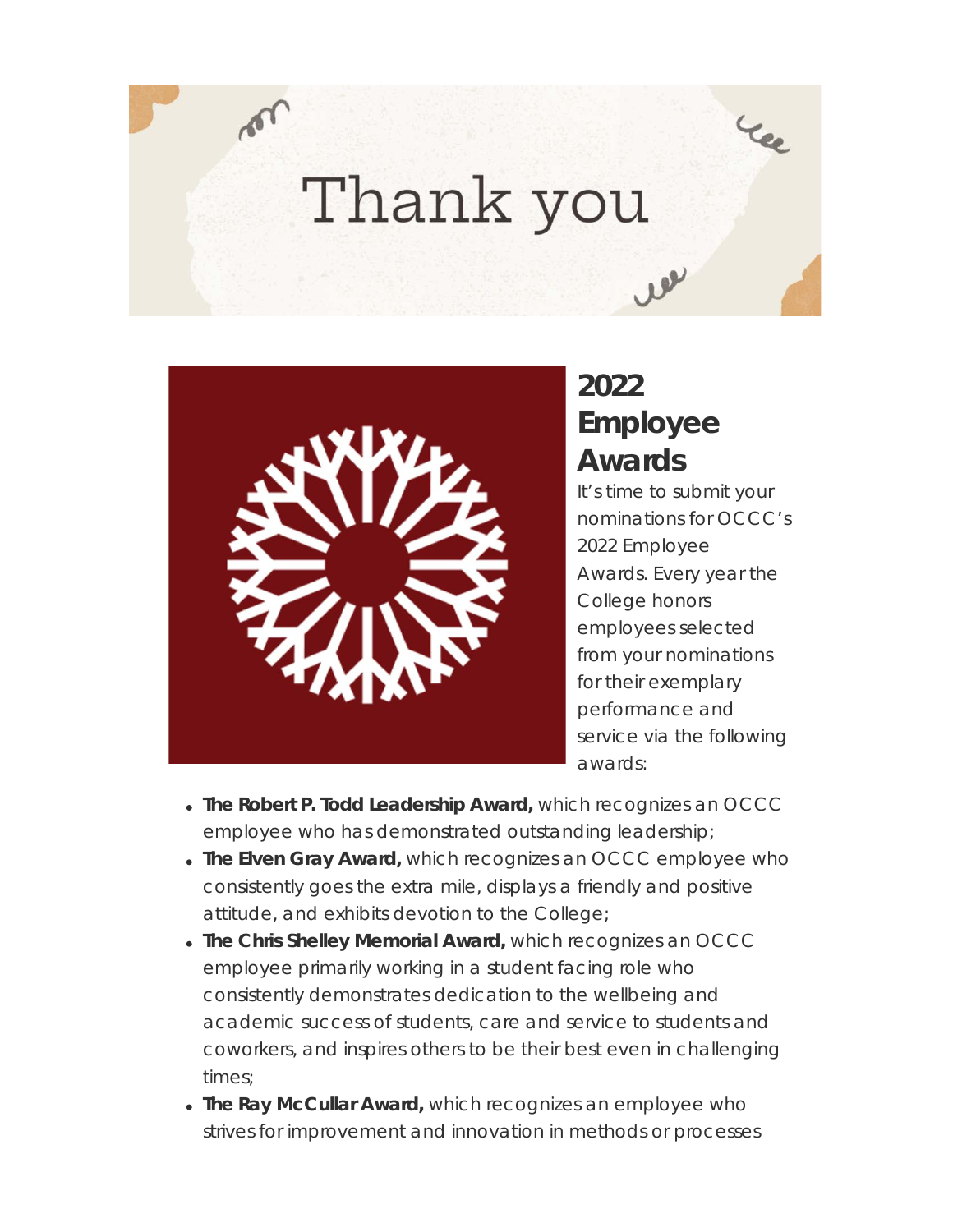and inspires others to learn and respond to change in positive ways

**The Employee of the Year Awards –** an Employee of the Year Award will be awarded to one faculty member; one professional staff member; and one non-exempt staff member.

All nominated employees must have a minimum of five years of service with OCCC. Please use the nomination forms found on the [Employee](https://t.e2ma.net/click/7uza2sc/3bm47xl/7yam14pe) Portal in the HR Forms section. Completed nomination forms should be submitted to Regina Switzer no later than Friday, April 1, 2022: Regina.a.switzer@occc.edu.

## **Congratulations to these OCCC Retirees!**

#### **Thank you for your service to our college community! Enjoy this next adventure! You'll be missed!**

Charlotte Baird

## **Years of Service**

OCCC would like to congratulate and thank the following employees who have reached these milestones with the college in February:

#### **1 year of service**

Patricia Brown

#### **5 years of service**

Octa Gillen

#### **25 years of service**

Charles Neatherlin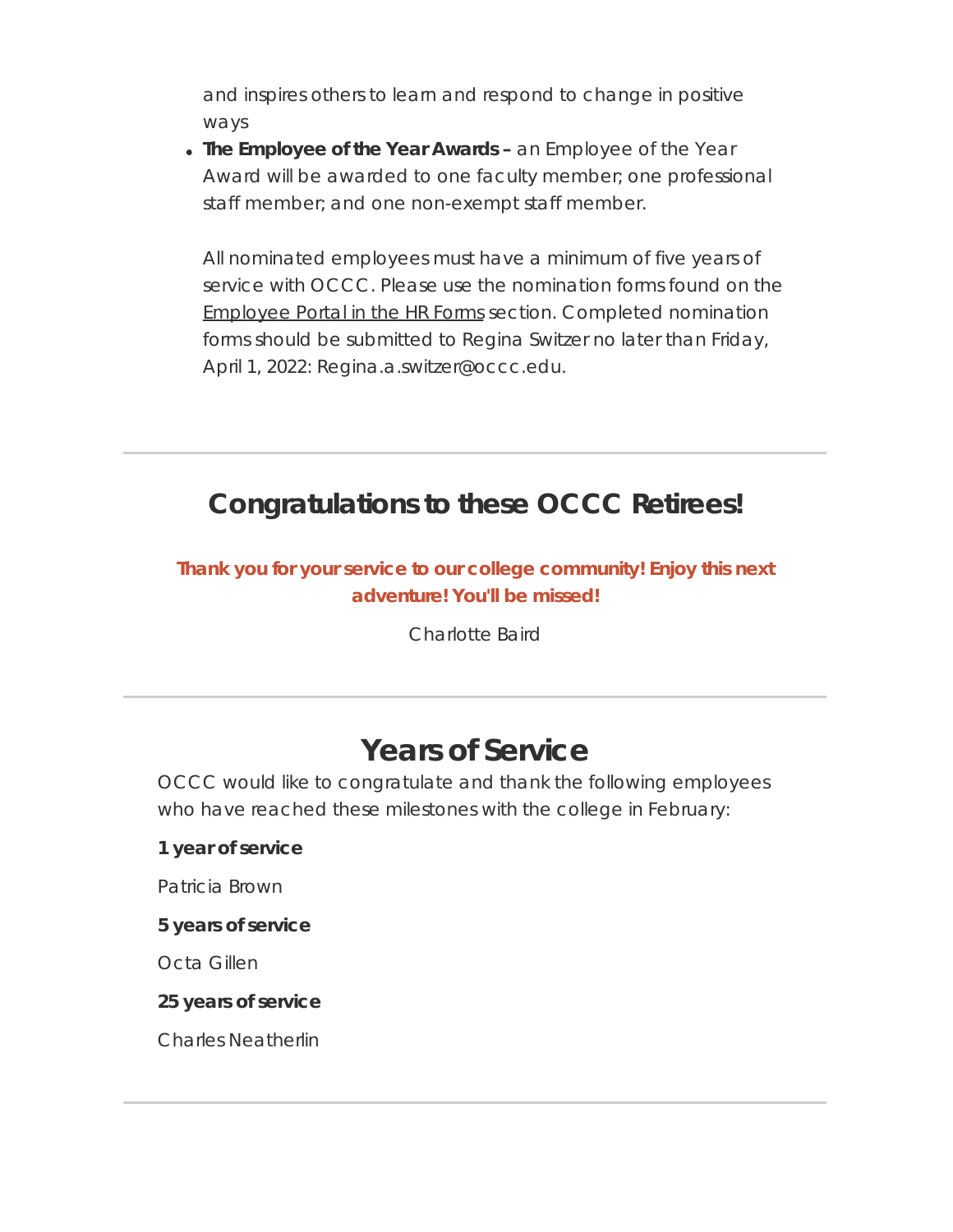# **BENEFITS**

## **403B with AIG**

#### **Meet with Paul**

As an OCCC employee, if you contribute a minimum of 1.5% (pre-tax) to the 403B with AIG, OCCC matches 3%.

**Paul Mariconda,** Senior Financial Advisor with AIG, is available to meet with you **[in-person](https://t.e2ma.net/click/7uza2sc/3bm47xl/nrbm14pe)** on campus or **[virtually](https://t.e2ma.net/click/7uza2sc/3bm47xl/3jcm14pe)** to discuss retirement planning and all things financial!



Here's a [flyer](https://t.e2ma.net/click/7uza2sc/3bm47xl/jcdm14pe) with quick links to information about the OCCC 403B plan as a reminder to start saving for your future today!



## **Benefits Updates:**

**Open Enrollment Spring 2022:** Between April 25th and May 6th, employees can learn **COMMUNITY COLLEGE** about OCCC benefits for FY23 and make any desired changes.

**Wellness:** We're bringing back our wellness program in FY23, starting with Mammograms on Campus on March 25th. **Click [here](https://t.e2ma.net/click/7uza2sc/3bm47xl/z4dm14pe) for info!**

**OTRS:** Unlike most other institutions of learning, OCCC contributes both the employer and employee contribution (a total of 16.5%) into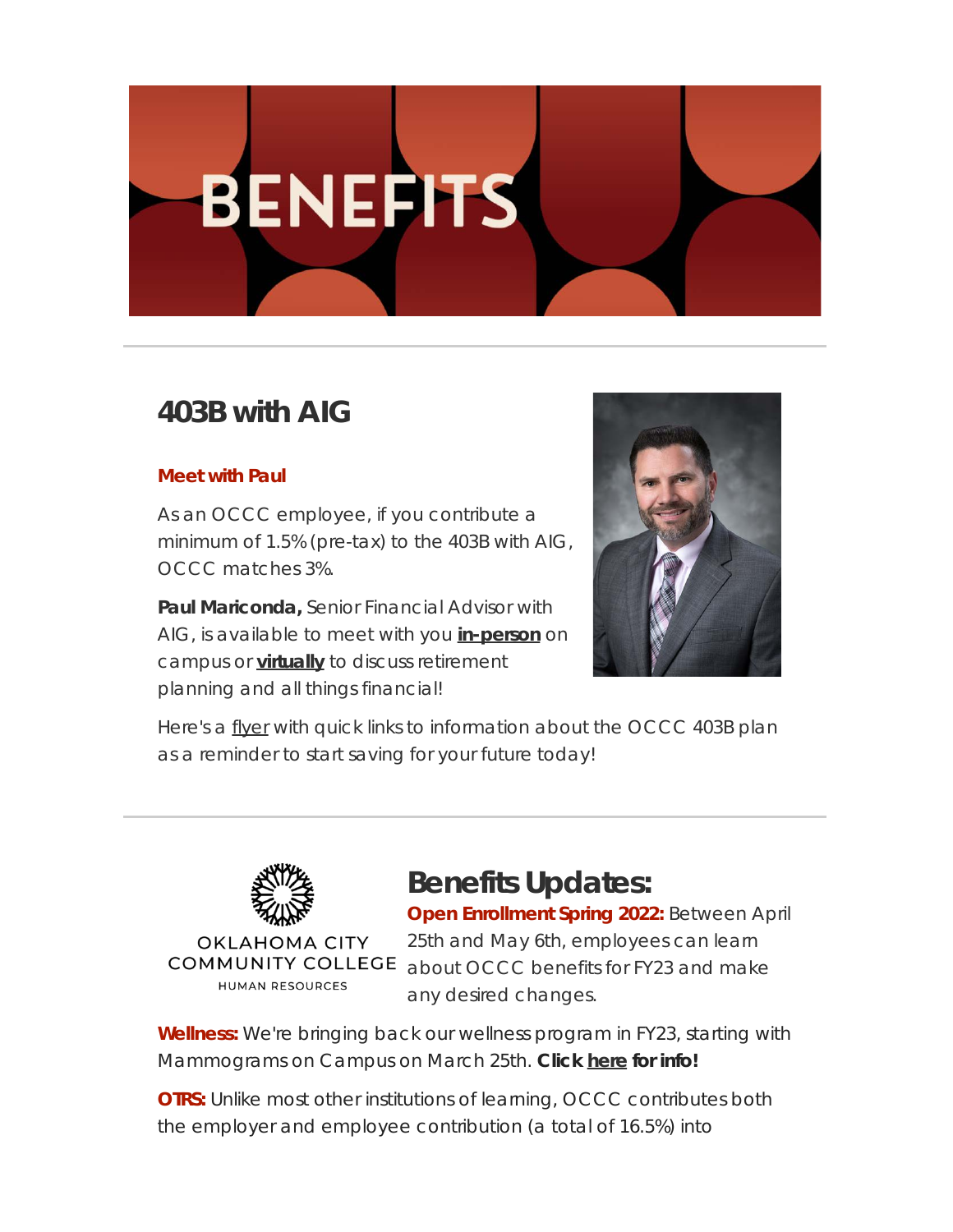Oklahoma Teacher's Retirement System!

Ever wonder about the benefits of OTRS and when you can retire? **Click [here](https://t.e2ma.net/click/7uza2sc/3bm47xl/fxem14pe) to learn more.**

Want to learn more about the economic impact of OTRS? **Click [here.](https://t.e2ma.net/click/7uza2sc/3bm47xl/vpfm14pe)**

#### **Questions?**

Contact Jeff Sughru, HR Consultant ext. 7808 or email HRbenefits@occc.edu.



## **Training & Professional Development**

**Budgeting & Purchasing:** Bi-weekly budgeting and purchasing training for new supervisors & those who need a re-fresher. Want to join? E-mail HRtraining@occc.edu.

**Resilient Leadership:** This series for Managers and Supervisors launched in October! If you are a Manager or Supervisor, you've been added to a cohort in Microsoft Teams. You'll spend time each month with your cohort sharpening your leadership skills and building a community of practice across campus. Thanks to all who've attended our last three sessions!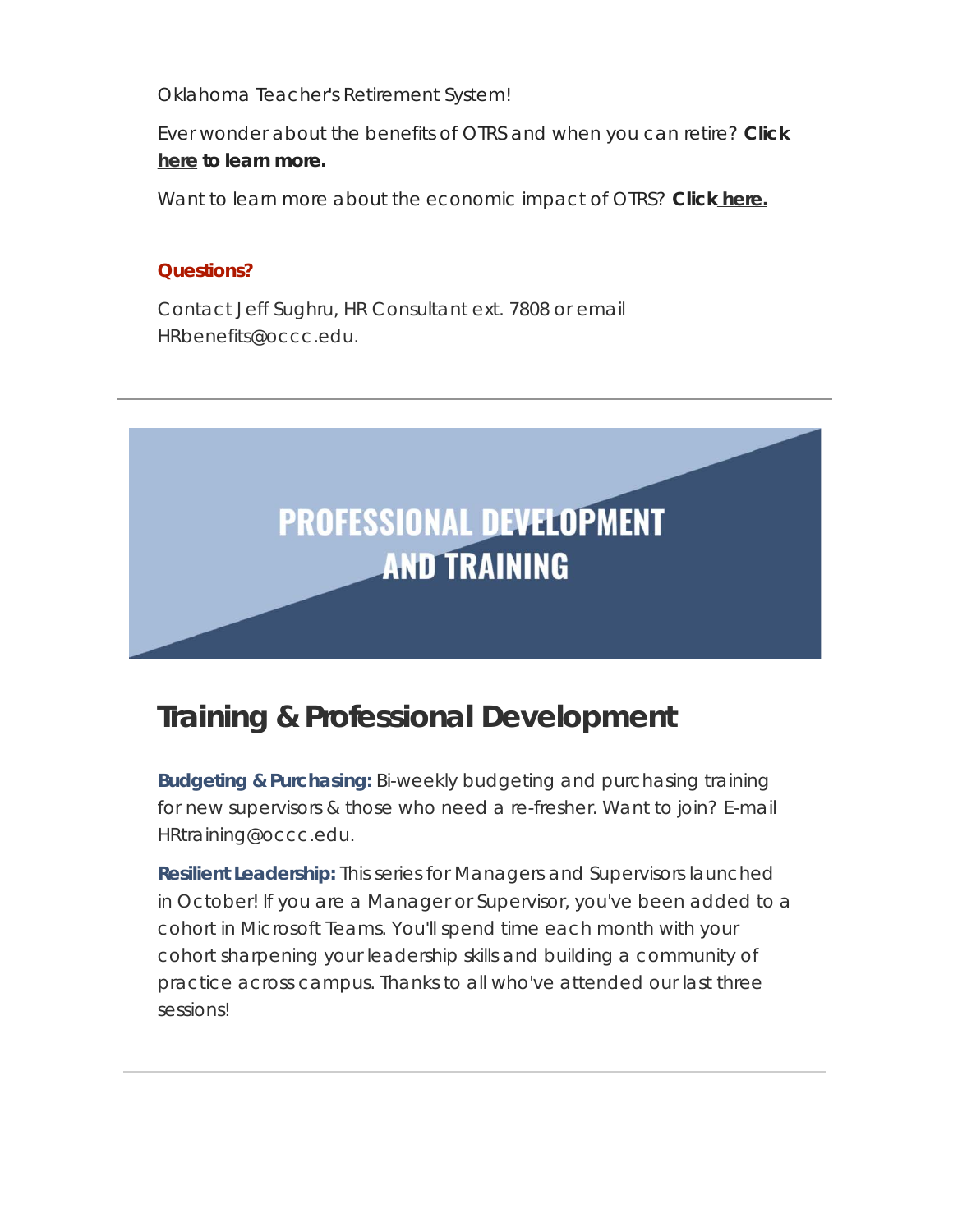

A series dedicated to providing space for employees to discuss important topics, learn strategies to cope with changes, and develop skills in key areas.

#### **Sessions through June have been added!**

#### **Next up (March):** Tools for TeamBuilding

**Check out the** Professional [Development](https://t.e2ma.net/click/7uza2sc/3bm47xl/bigm14pe) **page to stay up to date on training opportunities like Let's Talk and share your ideas about training you'd like to see at OCCC!**

## **[Let's Talk About: Tools for Team Building](https://t.e2ma.net/click/7uza2sc/3bm47xl/rahm14pe)**

**March 22nd 11:00 AM**

## **[ZOOM - Let's Talk About: Tools for Team Building](https://t.e2ma.net/click/7uza2sc/3bm47xl/nvim14pe)**

**March 24th 11:00 AM**

[sign up](https://t.e2ma.net/click/7uza2sc/3bm47xl/3njm14pe)

[sign up](https://t.e2ma.net/click/7uza2sc/3bm47xl/72hm14pe)

## **Performance Appraisals**

A huge thanks to everyone during this pilot year of our new performance appraisal systems!

#### **Some reminders are below:**

- Initial plans should be submitted for all employees within 45 days of hire.
- **Full-time Staff:** mid-year reviews for staff were due December 15th, 2021. Next up will be a self-

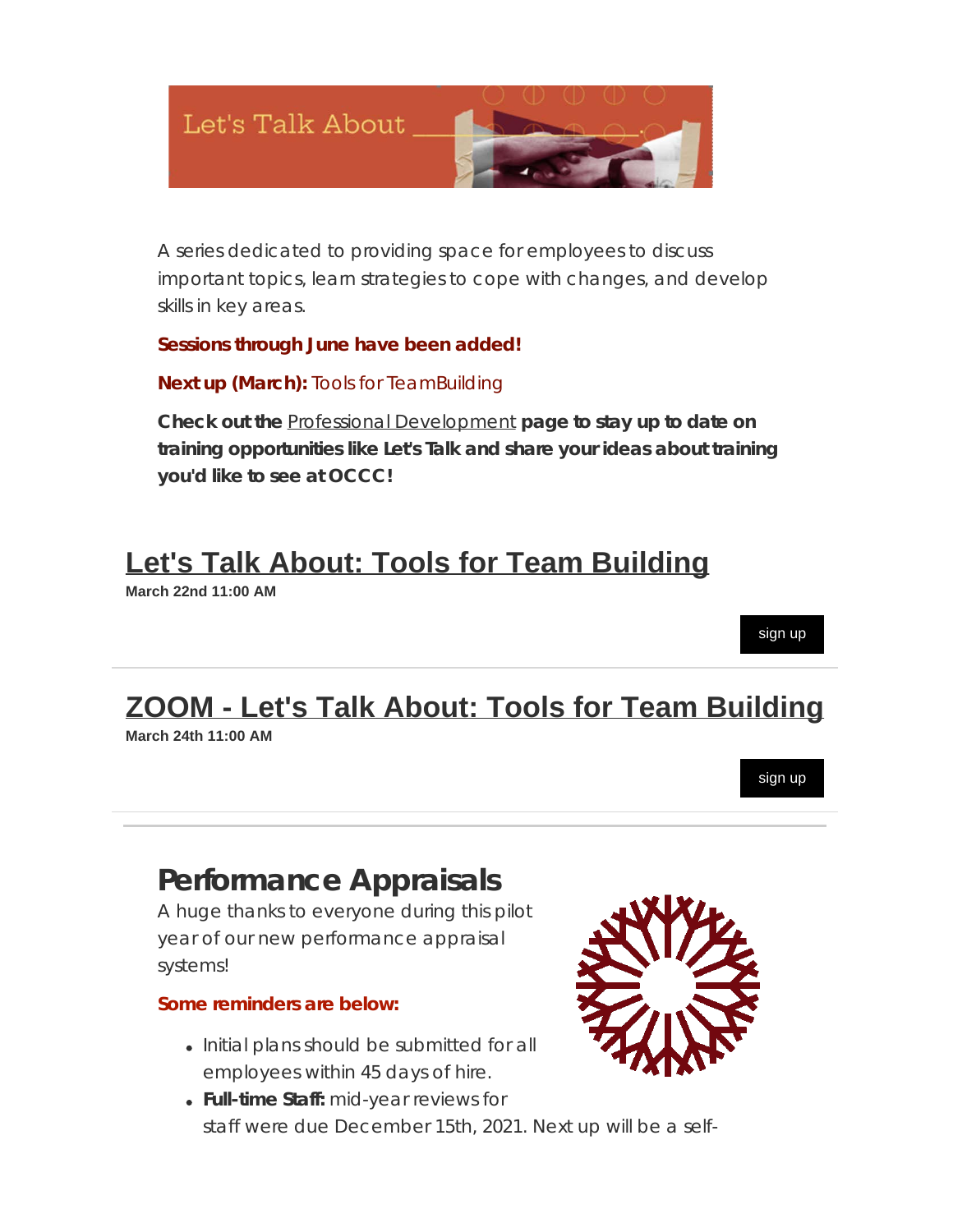reflection completed by each employee (Due May 1st). Guided reflection training sessions (hosted on Zoom) will be scheduled closer to this phase in the process.

**Full-time Faculty, Chairs, or Program Directors:** Mid-year reviews are underway! Resources to complete the mid-year review can be found on the Faculty Performance Appraisal webpage below.

#### **Check out these webpages for additional information:**

- Staff [Performance](https://t.e2ma.net/click/7uza2sc/3bm47xl/jgkm14pe) Appraisals
- Faculty [Performance](https://t.e2ma.net/click/7uza2sc/3bm47xl/z8km14pe) Appraisals

## **Contact**

**For questions about training,** please contact HRtraining@occc.edu.

**For questions involving personnel matters,** please contact Faustina Layne, the Director of Equity and Employee Relations, at faustina.layne@occc.edu or ext. 7823.

**For questions about Performance Appraisals,** please reach out to appraisals@occc.edu.



## **Women's Alliance**

The Women's Alliance meets twice yearly to support, encourage, and edify the women in the OCCC community. New members are always welcome. Contact Gena Ford for more information.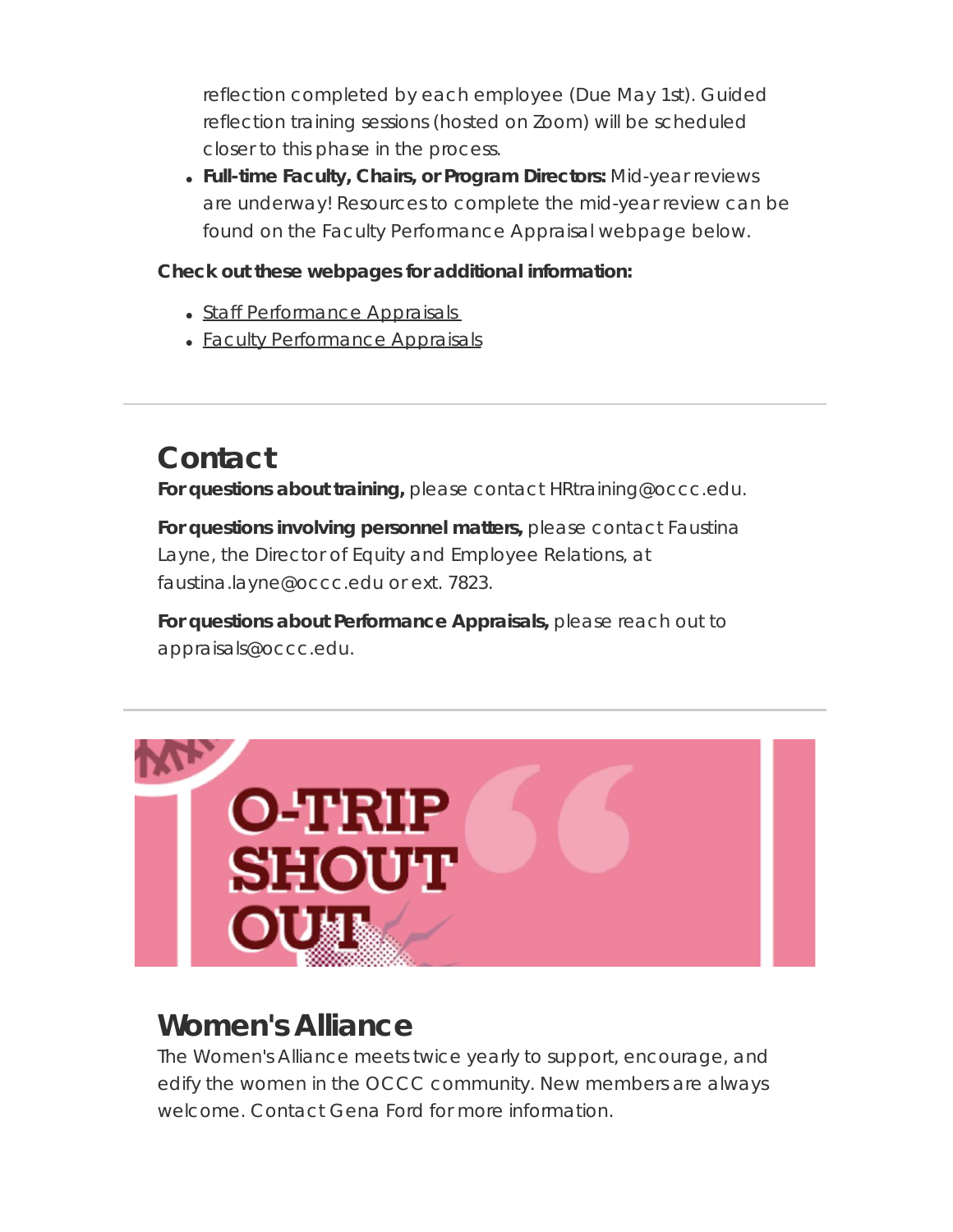#### **2022 Spring Meeting**

The women of OCCC are invited to the **2022 Women's Alliance Spring Meeting.** Jenna Howard, licensed clinical social worker, will facilitate a "Heart Check" with us. This presentation will help you learn how to live a more joyful and peaceful life.

- We will explore and discover what you really believe, think and feel.
- What is really in your heart that is incongruent with what you are telling yourself?
- What lies are you believing that are resulting in unhealthy selfprotection strategies? What are these self-protection strategies and how do they form?
- What are the beliefs and thoughts behind your current feelings? We will learn how to reject lies that are hurting us and causing selfprotection.
- We will learn to choose truth, which brings joy and freedom.

**Pre-presentation homework:** To get the most out of Jenna's presentation, complete this free Myers-Brigg type of assessment: www.16personalities.com.

**Meeting:** February 24 at noon

 **Join the Zoom meeting here:** https://occc.zoom.us/j/96083663220

**For questions, email Gena Ford gena.r.ford@occc.edu.**



## **Now Hiring!**

Do you know someone who would be a great addition to the OCCC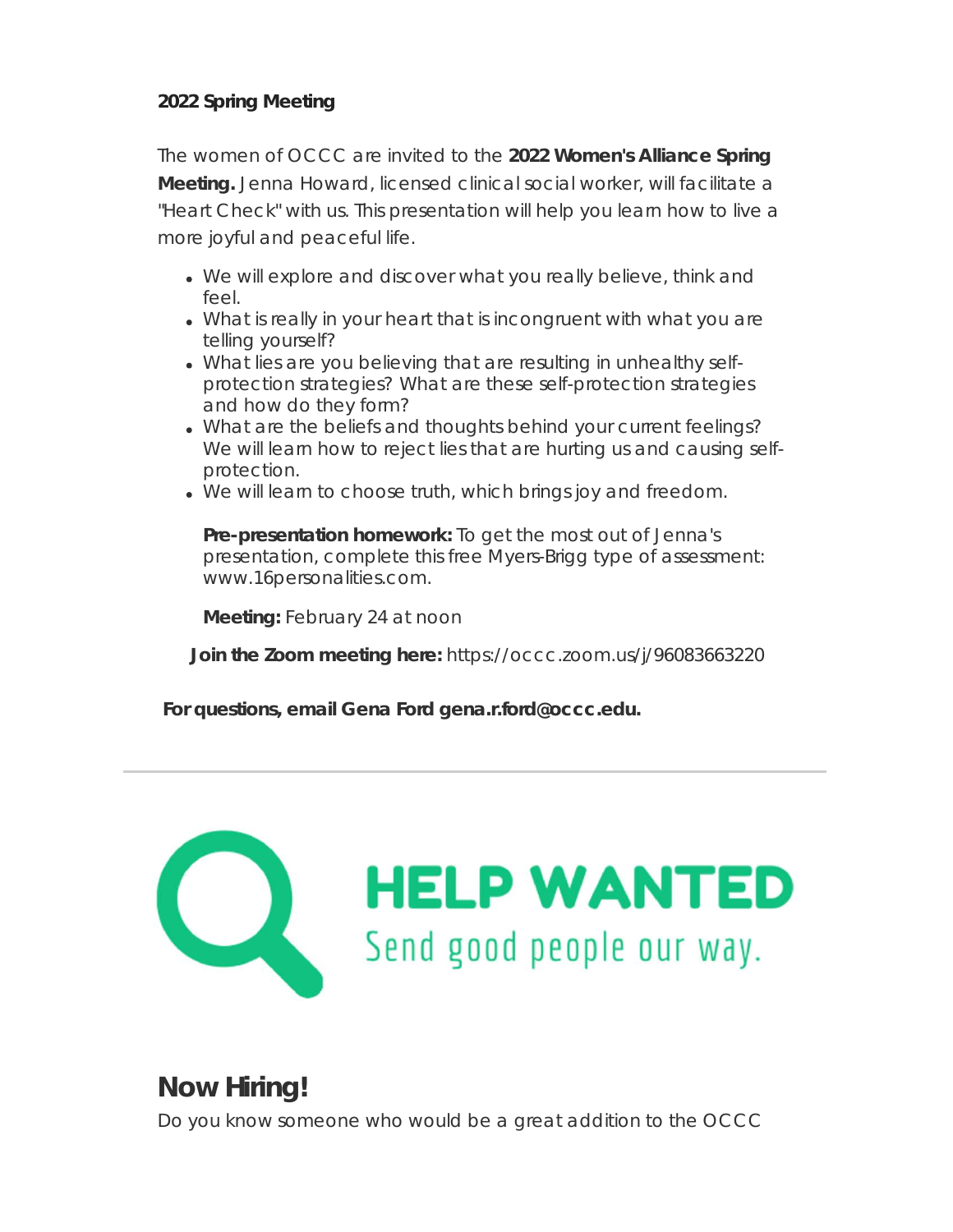team? Ready for a change yourself?

[Check the Job Board](https://t.e2ma.net/click/7uza2sc/3bm47xl/f1lm14pe)





Our team is dedicated to assisting academic and administrative departments in managing the College's most valued asset: its employees. We are available to assist you during normal business hours via email or phone, or just stop by the John Massey Center and say hello. If you have any questions or concerns, feel free to contact Human Resources at (405) 682-7542 or [hrrep@occc.edu](mailto:hrrep@occc.edu).

[Meet](https://t.e2ma.net/click/7uza2sc/3bm47xl/vtmm14pe) Our Staff

## **Thank you!**

Thank you for reading - especially if you've made it this far!

If you have suggestions, ideas, or content you'd like to include in the HR Newsletter, **please email HRtraining@occc.edu.** We generally publish around the middle of the